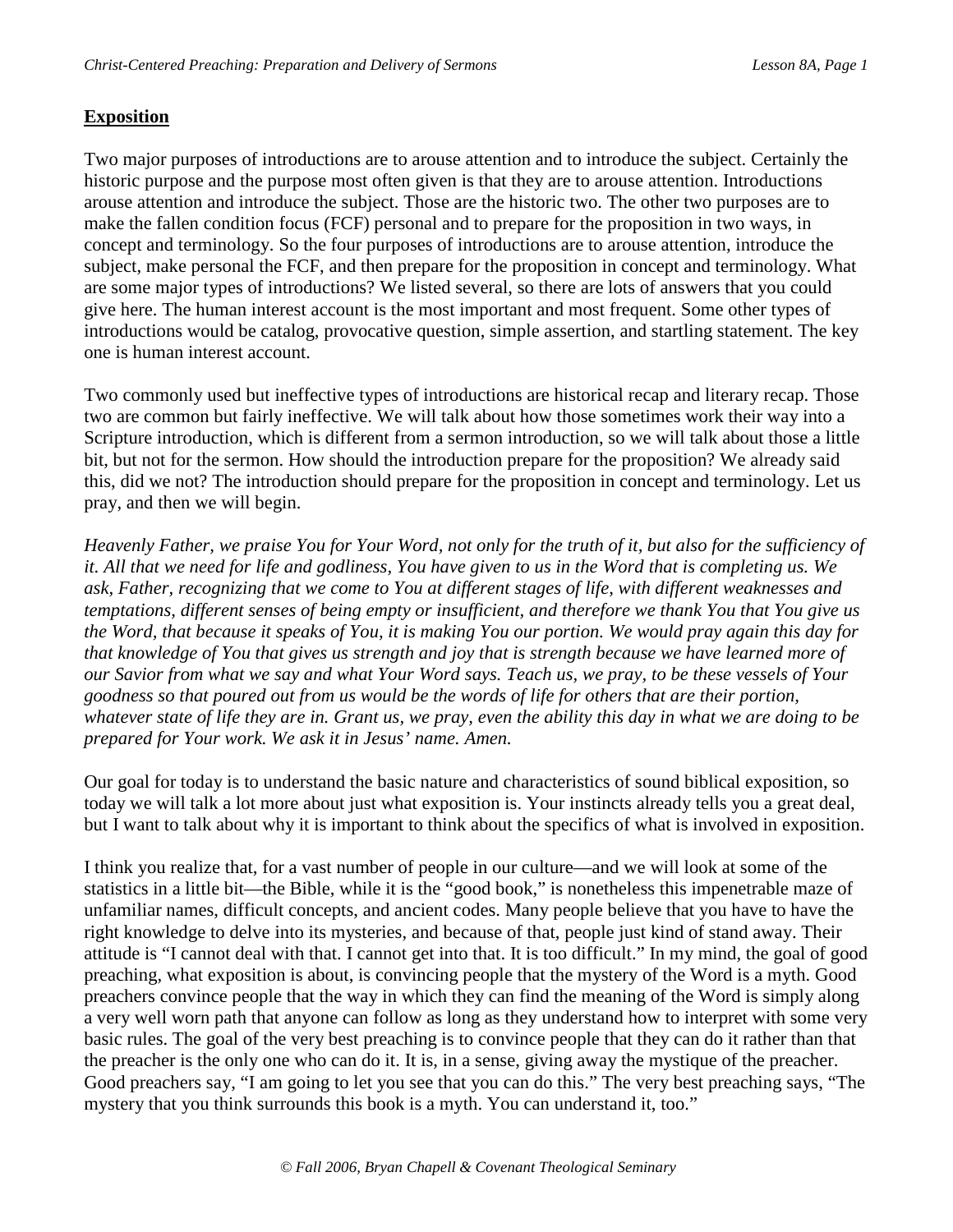Now how do we go about doing that? Let us review the big picture of where we have been in the course thus far. We started out talking about the context of the sermon, and we talked about what the Word itself is. We discussed its inherent power. We talked somewhat about the nature not just of the message but of the messenger—the importance of our *ethos*, our character, and our own communion with God in terms of being able to express the truth of God's Word. Then we said that if we are going to preach from God's Word, we have to select the text. We talked about some basic principles for selecting and interpreting the text, and we even discussed some tools for interpreting the text. All of this was getting ready for the sermon itself, but now we have begun to get a little more intensely into the message itself. We have talked about the introduction that leads to a proposition. We put a head, as it were, on the sermon, and we know that it has a throat—that is the proposition. We began to develop main points. These are, as it were, the bones, the skeleton, of the message. The message has a head and a throat and a skeleton. Today we will begin to put flesh on these bones by talking about what exposition is. We will start by talking about the nature of exposition. Then, in the coming lessons, we will begin to go into the specifics. We will answer the questions, "What are these subpoints like? What are illustrations like? What are applications like?" We will even talk about the nature of explanation and its various features and components. So the big picture is that we have a skeleton, and now we have to start putting flesh on the bones and thinking what it means for the sermon to take physical form in front of us.

I have described exposition as shedding some ordinary light on the path that leads to the truth of God's Word. Here is a formal definition of exposition: exposition is presenting the meaning of a scriptural text so that it may be understood—and you know the key here is the conjunction "and"—*and* acted upon. One of the contributions of the last decade's study of even the Greek meaning of the word "doctrine" is that more and more we understand that for the Greeks, "doctrine" did not just mean abstract thought. It meant thought that could be lived. It is the practice of the principles. Exposition is more than just saying, "Here is what this passage means abstractly." Exposition is understanding it so that it can be acted on. Exposition is all of those things.

Just because I am a homiletics professor, I will do the standard thing that homileticians do, which is just remind you that the noun is "exposition," the adjective is "expository," and the verb is "expound." We do not "exposit" texts. We expound them. Okay, I did my homiletics duty, and now you can say "exposit." Homiletics teachers, historically, do not recognize the verb "exposit." It is "expound." We expound the text. Now what does that mean?

For some biblical foundations of what exposition involves, there are key texts that we turn to like Luke 24:27. This passage describes Jesus after the resurrection, walking on the road to Emmaeus with the two disciples, and the Bible says, "And beginning with Moses and all the prophets, he expounded"—now the Greek word there is *diermeneuo. Diermeneuo* means "to unfold the meaning of what is said, that is, to interpret." I like the image of unfolding. So Jesus unfolded "unto them in all the Scriptures the things concerning himself." Now you must know that "all the Scriptures" does not mention Jesus by name, but He is unfolding the meaning of the Scriptures. He is saying, "Here is where it stands in relation to me. Here all the Scriptures are culminating in me; here is how they all tell you what I am and what I do." He is explaining the meaning of the Scriptures beyond what might seem obvious at first. Here is what it means, and of course what it means is Him. Again, it is His story. Now in that same passage, after Jesus has left, they ask each other, "Were not our hearts burning within us while he talked with us on the road and opened the Scriptures to us?" That term "opened" is another interesting term. Here it is *dianoigo.* He opened the Scriptures to us. The meaning is "to open all the way," as to open a door wide open, so that someone can go into it. Now again, I just like the richness of the language, do you not also? It is not only unfolding, like the unfolding of a scroll, but it is also the notion of opening the door all the way so that someone can go in there and see what is involved in that text and its meaning. These become two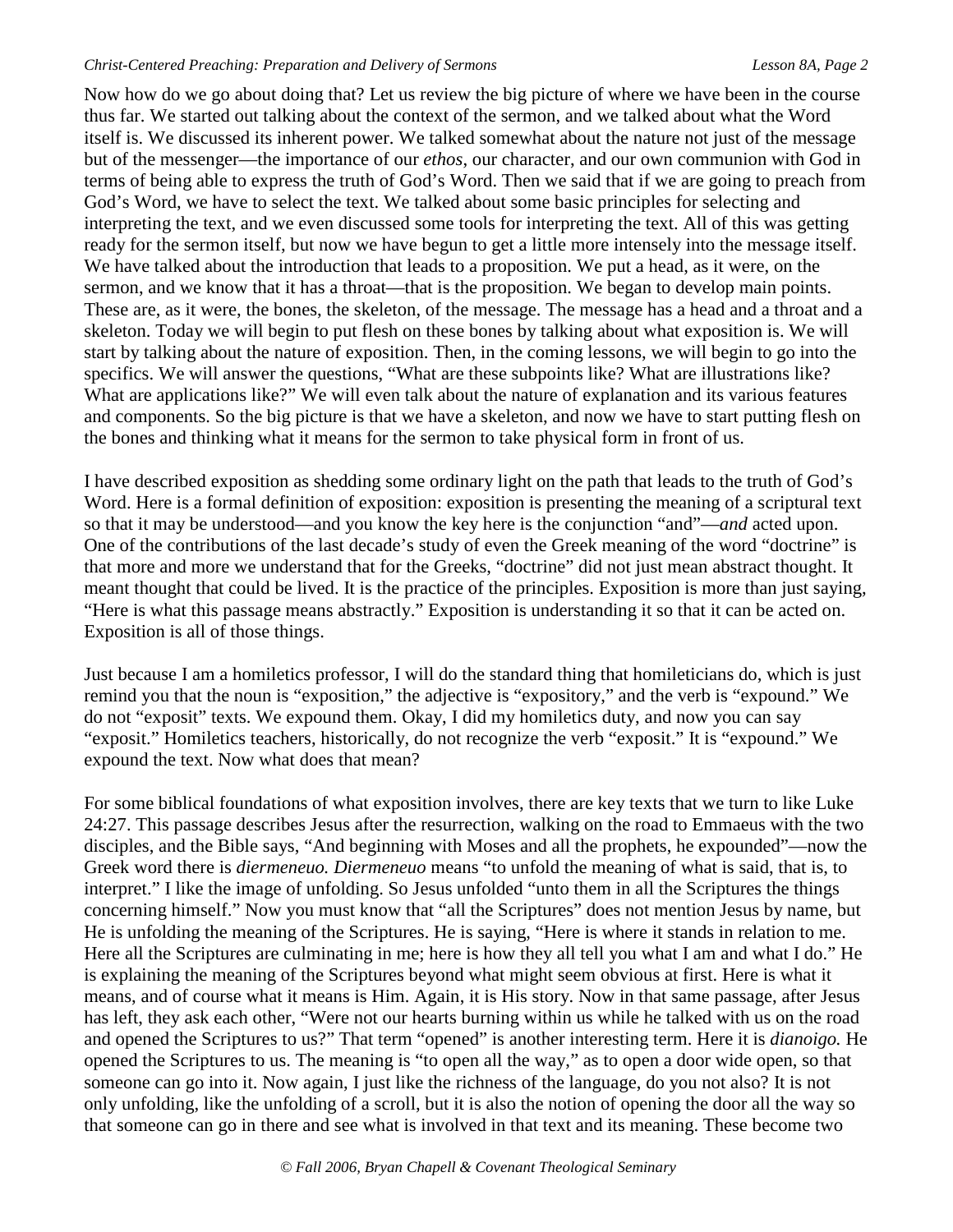very key terms for us in understanding exposition—to unfold the meaning and to open up the text so that people can go in and see what is there.

There are key examples of biblical expositions. We think through the pattern of the Scriptures. How do they teach us what preaching is? What do the Scriptures show us about this unfolding and opening up of the Word of God? The key Old Testament example is from Nehemiah. Remember that at this point the children of Israel have been in exile for 70 years. They do not remember the law of God. They do not even remember the language of the law of God, so to make known to them what must happen there are certain steps that the leaders take, and Nehemiah explains them in Nehemiah 8. He describes Ezra's actions. "Ezra opened the book"—now we get that "opening" language again—"Ezra opened the book. All the people could see him because he was standing above them, and as he opened it, all the people stood up. Ezra praised the Lord, the great God, and all the people lifted their hands and responded, 'Amen, amen.' Then they bowed down and worshiped the Lord with their faces to the ground. The Levites…"—and then they are named—"…instructed the people in the law while the people were standing there." This term, "instruction," is another key term. What does that instruction involve? We are told right here. "They read from the book of the law of God, making it clear and giving the meaning, so the people could understand what was being read." Now do you see those components beginning to unfold? They read the book, and then they made clear what it said. They began to give the meaning so the people could understand. We will now look also at the Hebrew to understand more specifically how that instruction from the Word is broken down and what its pieces are.

The presentation of the Word is the first component. First, we present the Word of God to people, reading it and making it clear. The Hebrew there is *parash*, which means "to distinguish or to specify clearly," probably in this context meaning to translate. Now that is interesting, is it not? They did not just read the Word. They said, "You have to understand what these words mean." So at a bare level, it was giving definitions of the words. You have to know what these words mean. There is translation occurring, but there is more than that. Not only did they present what the word said, but they also said what it means. There is an explanation component as well as a presentation component. When it says that they gave the meaning, the Hebrew there is *sekel*, which means "to give the sense of meaning requiring perception or insight." This is not mere definition, but the idea is that you have to know implications of this word. You have to have insight into what its implications may be, and that becomes clearest in the final component, as they caused the people to understand. That is, they gave exhortation as well. If you have studied Hebrew, How did you memorize the word *ben*, "to understand"? The way I did it is that I just thought about how in my father's shop, there are various bins for nails and screws and brackets. He puts different things in different bins, so that he can find them and use them when he needs them. He has them categorized according to use. That is actually what the Hebrew word, *ben*, "to understand," means. It means "to categorize for use"—to understand something so that I can use it.

Do you see how all three components of exposition come together in this account? We see from this earliest description of a preaching moment that exposition involves presentation, explanation, and exhortation from the Word. I show you what it says, I explain what it says, and then I exhort you to act on that, to put it to use. Those three components of Old Testament practice worked their way into what the theologians call synagogue worship. These things continued to occur in the synagogue, and we even see them in New Testament practice as well.

You will remember that Jesus, when He went to the synagogue and read from the Scripture, gave the import and then applied it. Listen to this from Luke 4: "Jesus read the Scripture"—by the way, when he read from the Scripture, what was His body posture? He stood. When He explained it, what did He do? He sat down. Well, that might be interesting for today, if every time you preached you sat down, but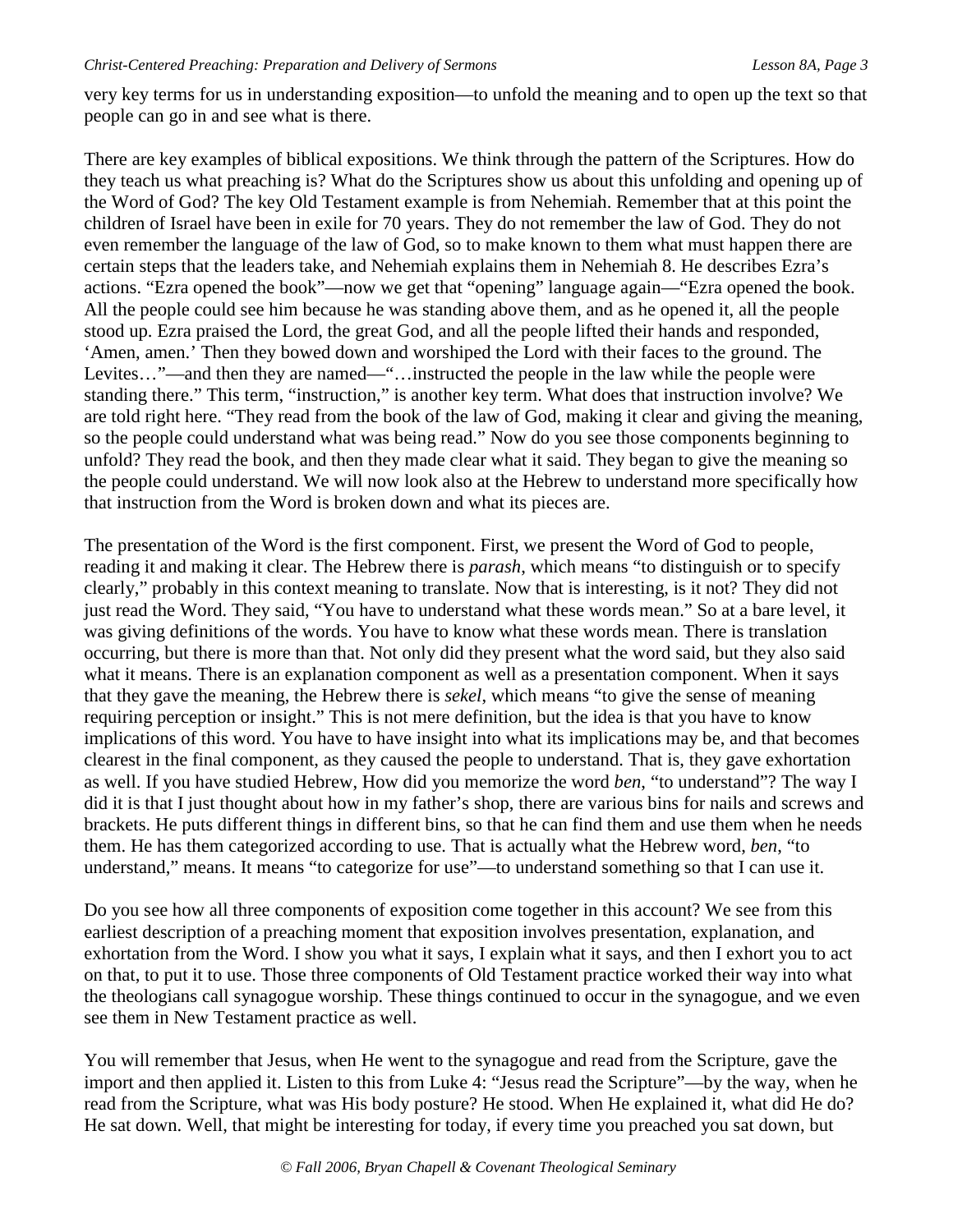there was certainly an element of respect for the Word in that practice. Is that not interesting? He stood to read the Word, and then the practice was to sit down while explaining the Word. That was an expression of authority at least for the scribes, but Jesus followed that in the synagogue practice. So Jesus stood to read the Scripture. What is happening there? Again, He is presenting the Word. The first step is to say, "Here is simply what the Word says." Then He gave the import of the Scripture. He explained it as well. In that step, He says, "What does it mean? Now that you know what it says, what does it mean?" Then Jesus applied the Scriptures. We know He applied them because the people were ready to stone Him afterward, because He said that the Scriptures that they have read apply to Him, which means they should honor Him. They understood exactly the exhortation in His words, so there was exhortation as well.

We find these three elements of exposition in Pauline practice as well. I am not going to read through all of the possible examples, but just for the moment consider 2 Timothy 4:2. Here the word for preaching is *kerusso*, the proclamation and the singing out of the Word of God. In this passage, Paul says that we are to preach the Word in season and out of season. In saying, "preach the Word," we understand that notion of simply presenting what the Word says, but then he also says, "correct, rebuke, and encourage." Do you hear the applications? Correct people from the Word, rebuke people from the Word—by the way, also encourage them from the Word. And then we read, "…with great patience and careful instruction." Note that the order changed here but not the elements. We still have presentation, exhortation, and explanation. What you have in addition is a meshing of authority as well as encouragement. Do you remember early on in the course when I asked you, "When you think of preaching, what voice do you hear in your head?" It is interesting that when we see Paul describing preaching, he has many voices contributing. You are to correct people. That is one kind of voice. You are to rebuke people on the authority of the Word. That is another kind of voice. But what is the last one? You are to encourage. If we hear only one voice, we will probably be too limited in our preaching.

I must tell you it was very hard for me to know what voice to speak in recently. I went and spoke at a funeral of a pastor who had taken his own life, and I will tell you that in my mind, there was a need to do each one of those things. There was a need to correct, to say, "Here are some ways that people are handling this that are probably wrong, and we need to correct it." It is very hard to talk about a voice of rebuke at such a funeral, but there was a need to say that what this man, my very good friend, did, was wrong, and there are terrible consequences not only for his family but for his church. I needed to say that this was wrong, and at the same time to say, "but as evil as it was, God is that good and more so." We must recognize that there is an appropriate voice in which to deliver each message. As we explain the Word, we want to make sure it is not our person that is controlling the Word but the Word that is controlling our person. That is part of the explanation, is it not? Part of the explanation is that what we are saying matches how we are saying it. We explain in all of these ways what God requires so that we are faithful to this exposition, this unfolding of God's Word.

Even the Great Commission contains this pattern. Once you see it, you will see it over and over again in the Scriptures. "Go therefore and make disciples of all nations, baptizing them in the name of the Father and of the Son and of the Holy Spirit, teaching them to observe all I have commanded you, and lo, I am with you always, even to the end of the age." Is there a teaching component? Well, you surely see that there is explanation. We are to teach others to observe. What are they to observe? What Jesus has commanded. So the word that Jesus has given is what we are to be teaching. Again, there is presentation and explanation of the Word, and then is there exhortation or application of it. They are to observe. They are to do what Jesus has commanded. So even though we recognize that these components can change in order, they all keep appearing, and so we have our basic definition of exposition here. Exposition, therefore, unites the presentation of the Word with explanation (that is, information about the Word) and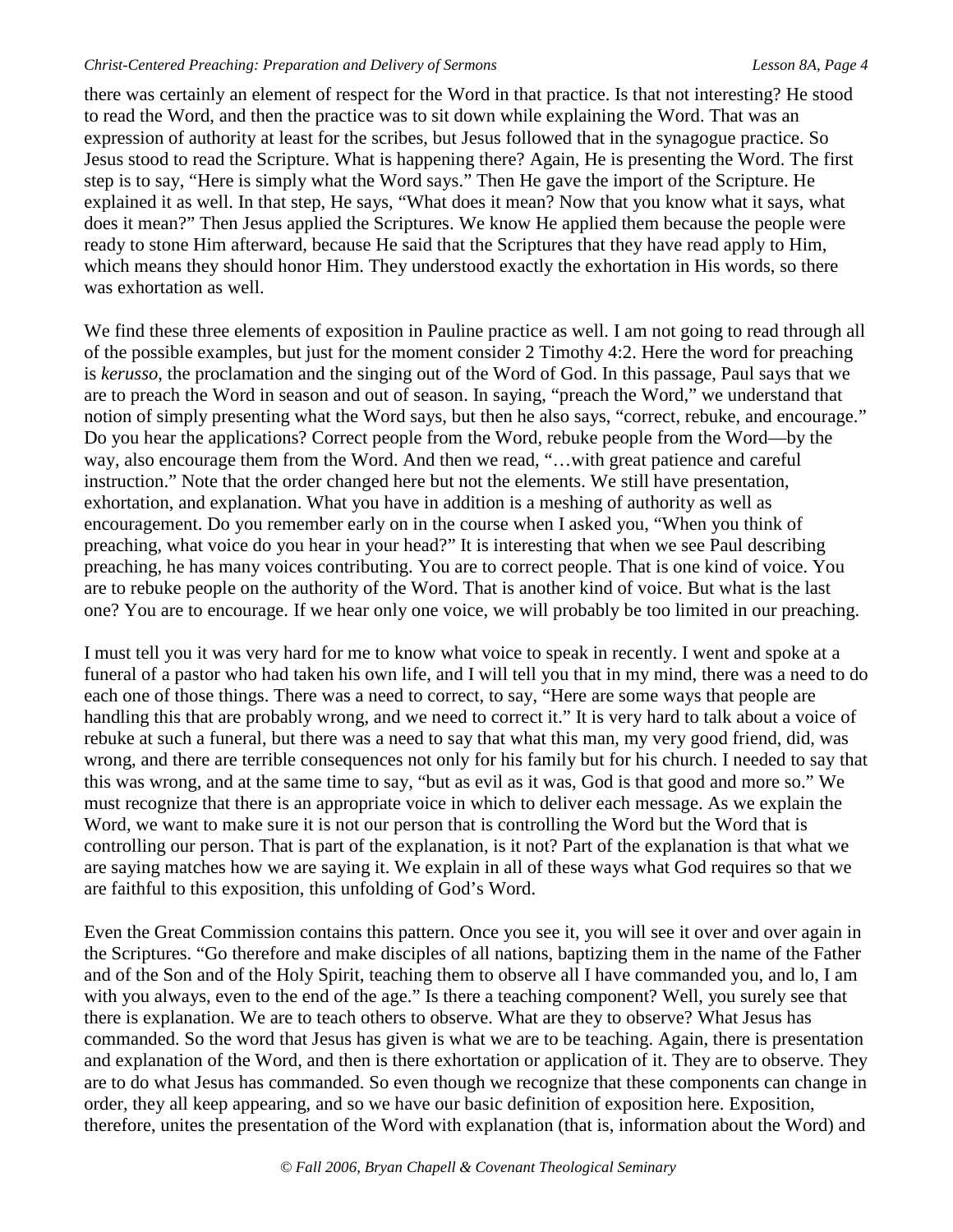exhortation, or application of the Word. I think when we approach preaching early on, we tend to equate exposition with explanation, but exposition is more than that. It is the presentation of the Word, the explanation of it, and exhortation based on that explanation.

Now how do we make sure that we accomplish all of these things in a sermon? Some of that, I think, is probably common sense to you, but you have to say, "Well, how do these things actually begin to take shape in the sermon that we are putting together?" What we will do now is talk about the three components that, historically, in formal, classical messages, go in every main point. In every main point, this meat between is composed of three components: explanation, illustration, and application. So in every one of these major categories between the main points we will find three components: explanation, illustration, and application.

Obviously, explanation answers the question, "What does this text mean?" Of course, we will cover how to do explanation a whole lot more in the course, but let us now talk about the standard tools. There are four of them. When you say, "What does explanation involve?" there are four standard tools. The first is repetition. How do we explain what a text means? The first tool is repetition. For example, "Jesus said we should always pray and not faint. What does that mean? It means you should always pray and not faint." Repetition is the first tool. The second tool is very similar. It is restatement. It is saying the concept again but in different words. For example, "Jesus said we should pray and not faint. Now what that means is that we should pray and not give up." Do you hear the restatement? The third tool is definition and/or description. Now, typically definition is much more important to us in didactic passages like in the epistles. For example, "What does the word 'propitiation' mean? How does it differ from 'expiation'?" We might explain those two words as a substitute for wrath versus the turning away of wrath, but I may have to explain to many people what those words mean. Didactic passages will often surface words that we have to explain. By contrast, narrative passages, the stories (and by that I do not mean something fictional, but the historical or biographical accounts in Scripture) often involve description. I have to say, "What happened here? Why did it happen? Why is it important to know, in this explanation of the Lord's Supper, that this is the third cup of the Passover that Jesus is dispensing?" I will describe what that means. So in didactic passages we are often giving definitions, while in narrative passages we are often giving descriptions. In both cases, what we are doing is basically this: we are making the unknown known. That is what definition or description tries to do: to make the unknown known. Now I think you will recognize that the fourth basic tool for explanation is argument. After repetition, restatement, and definition comes argument. This does not mean that we will sound argumentative, but we will present the supporting proofs for the truth we have stated. So we bring to bear logic, exegesis, and context. We bring the supporting proofs for the truth we have stated. In essence, we establish the point logically. Now these four things, in the history of preaching, are known as "the general processes." They are very standard. If you said to people in many different schools, "What are the general processes?" they would recognize these four aspects of explanation—repetition, restatement, definition or description, and argument. These are the general ways that we explain what a text means.

Which are the most frequently used? The first two. Why did you go to seminary? The last two. Now it is important that we say that to one another honestly, because our tendency is to load up a sermon with definition, description, and argument, when repetition or restatement would have done the job. That is very tempting because we think, "I went to seminary! I got all that information!" Do you remember the statement from John Stott: "The great torch of every preacher is putting away 90% of what you know about a passage in order to explain it in a sermon."? There is so much more you could say, but if I were to say to you, "Jesus says here that you should pray and not faint, and what He means is you should pray and not give up," then I have probably said all that I need to say. I can keep talking. I can say, "Now we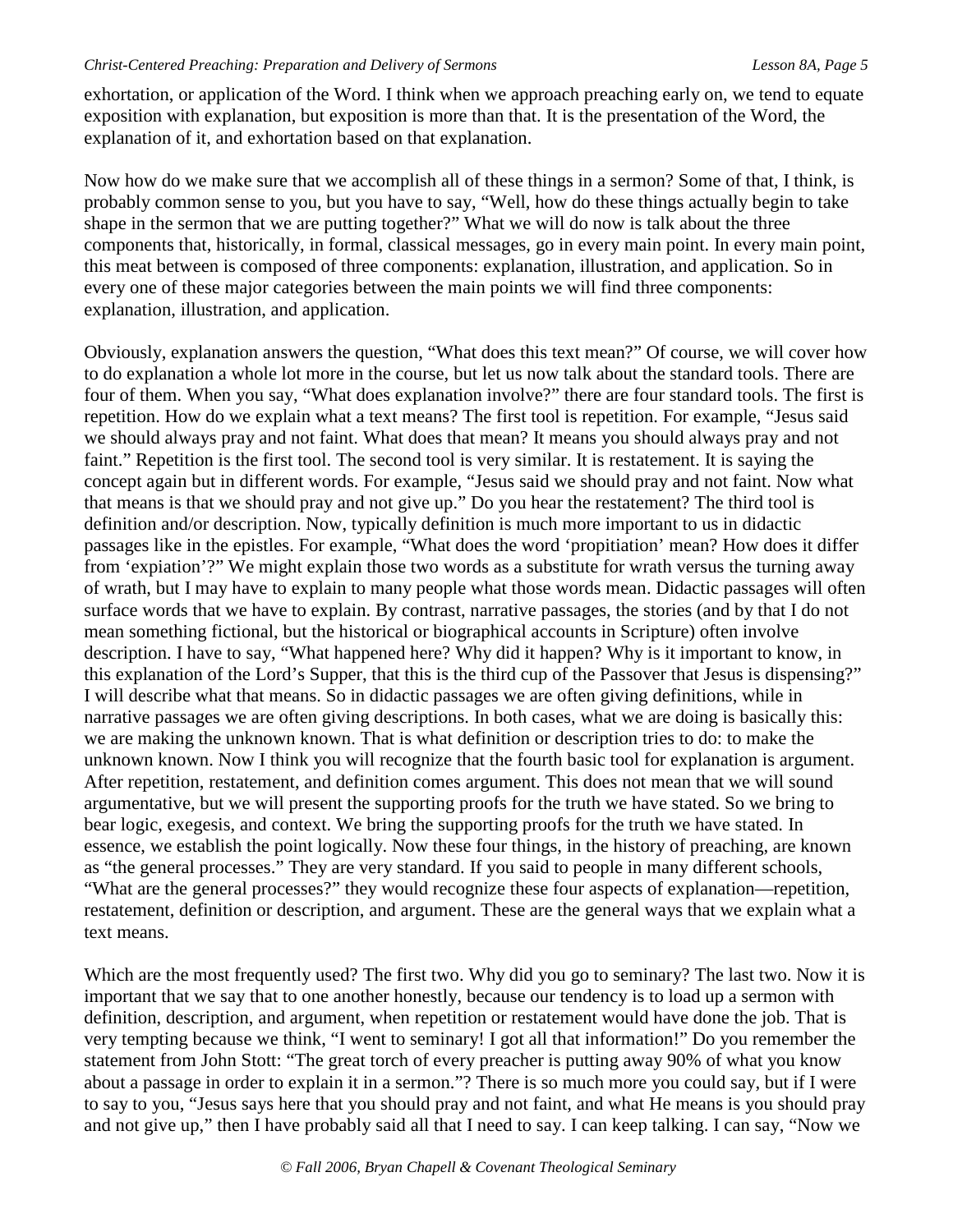recognize here that this is the iterative use of the Greek present tense." People will say, "Huh?" There are times when I will need to explain the iterative nature of the Greek present tense, that it is something that goes on again and again and again without stopping, but it is probably sufficient in this particular case to say, "What this means is that you should not give up on what you are praying about. Just because there has not been an answer yet, do not give up." Do you hear all the good English words? This is a little frustrating to us, but I sometimes just ask you to go listen to the sermons that you hear. What will stay in your academic brain is the one or two places in the sermon where the pastor does argument, and he is logically building a case, and it does require some Greek or some doctrinal context or some historical background. That sticks out in our brain, but if you will listen to the rest of the sermon, you will find that most often what happens is that he will say something like this: "What we understand here is that prayer is not something that we should give up on. Look at verse 1. Jesus says, 'pray and do not give up.'" That was the end of the explanation.

So repetition and restatement are the tools we use 85% to 90% of the time. We use them most of the time. Now why am I taking care to say this? Remember that earlier I was saying that the goal of the best exposition is to convince people that they can read the text. So I say, "Here is the principle. Look at your text. What does it say?" And when I simply locate in the text that key phrase or key sentence that exactly deals with what I am saying, people say, "Oh, that is what it means. I can read that. I can understand that." So the preacher who is helping people find their way through the text occasionally has to explain the road signs. Occasionally he has to translate something from a different language, but most of the time he simply has to say, "Look at the sign; that will get you through." So repetition and restatement are the tools that we most often use.

That brings me to an important point that we have alluded to before: you owe nothing more to explanation than what is necessary to make the point clear but also nothing less than what is necessary to prove the point. So as a good expositor, you take the shortest course that you can. You ask, "What is the best way, the simplest way, the plainest way that I can make it clear?" You owe nothing more that what is necessary to make the point clear but nothing less than what is necessary to prove the point. So, granted, if repetition is not enough to prove the point, then you need to move on to definition or argument. You keep going if repetition is not enough, but if it is enough, you can stop there and move on to the more difficult things or what is later in the passage. I hope you hear me saying that I am not trying to diminish in any way the wonder and the goodness of the tools that you are getting in seminary. To be able to exegete a text in its original language is a wonderful thing. You rightly say, "Wow, I can do this. This is great!" But the great goal of preaching is not to show people the sweat of your labor but rather to show them the fruit of your labor. Good expositors say, "You can understand. Let me show you that you can do this" and only occasionally bring out the heavyweight tools when they are necessary.

I want to move on to the standard questions of explanation that help us think through the process. If I were listening to you preach and I had questions about the text, what would they be? They would be the five "W's" and an "H." What are they? "Who, what, when, where, why, and how." So we look at a text, and we just ask these basic questions. We have begun to see the biblical pattern that happens over and over again dealing with these aspects. We have already looked at Luke 24, where Jesus explained what all the Scriptures said about Himself. Jesus sat down, in Luke 4, and explained the Scriptures. Paul reasoned in the synagogue. If you look at these passages, you will see the general processes. These are just standard things that occur in terms of how passages are explained, but now we see this important note. What we are now calling explanation is what traditionally is considered to be all that exposition includes. People's instinct is that exposition is explaining the text, giving those definitions, descriptions, and arguments. Exposition is often considered to be concluded when the explanation is finished, but explanation is not finished when I have said to you, "This is the definition of the words. This is what this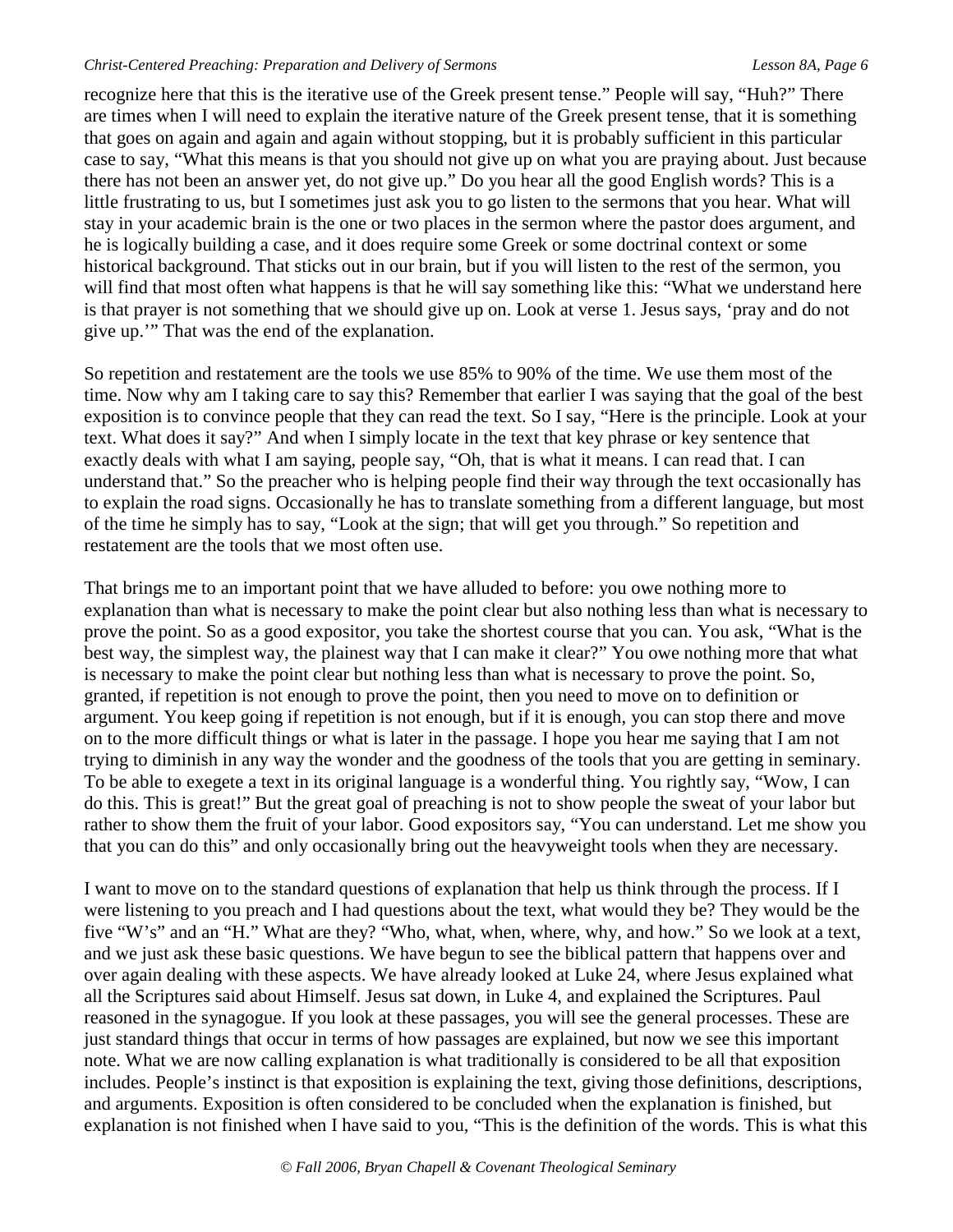text means." Why is explanation not done at that point? If I give you all the Greek words for prayer and I give you all the Hebrew words for prayer, and I tell you the places in Scripture where prayer occurs, and I tell you that disciples pray, do you now know what prayer is? What is lacking for you to know the meaning of prayer is actually doing it. You still lack application. You can get the information, but until you are able to apply it to your life as a believer, as a disciple, you really do not know what prayer is. I can talk to you all day long, but until you and I get on our knees, you will not know what prayer is. Preaching is moving people to that action basis for understanding the Word. It is the difference between abstraction and praxis. Praxis is doing what the doctrine says, which is what we are equipping people to do in preaching—not just giving them information about the text. I occasionally have heard preachers say, "Now there is really no application of this text; I just need you to know this," and I think, "Wait! That is not why the Holy Spirit put it here. He said He had a purpose for it." That is why, until we have moved into the purpose, we have not really explained the text. Until I know the purpose, I do not know what the text means to me. So we need to keep moving and think about the other elements of exposition.

Exposition must include three elements. What are the essential elements of, we might say, full exposition? They are explanation, illustration, and application. Explanation establishes the truth. Illustration demonstrates the truth—"Let me show you in real life where this makes a difference. Let me demonstrate this truth as well." Application applies the truth.

Just to be very straightforward with you, you must know that in the history of preaching, each one of these elements has historically been questioned as to whether it is necessary for preaching. The *soli verbi* folk, "the Word alone," have questioned the use of explanation. The *soli verbi* people were the Huguenots, the French Reformers. They felt that it was not the role of preachers to explain the Word, because that was presuming that the preacher could do more than the Spirit Himself had done. They believed that the goal was simply to read the Word to God's people, and the Huguenot services were often just readings. Now, were people saved and converted and wonderfully helped by those sermons? Surely much good did come from them, but I am guessing that you think that we need more than to read the text to people. I am guessing you believe that there is some reason for explanation in this day and age, where people need to know what those words mean even if they are in English. However, it is important that you know that in the history of preaching, some have questioned whether there should be any explanation at all.

Have there been times when people have questioned illustration? Surely there have. Many of us are in Reformed circles where people just do not like the idea of introducing illustrations into a sermon because it is perceived as catering to an entertainment culture. The idea is that by using illustrations, we have capitulated. We are telling "little tales for little minds" to all those television-addicted people. We are in a television age, but now here we go just surrendering to the age by using illustrations in our sermons. Can you think of anyone in the Bible who used illustrations when he preached? Well, there was one person. Let me see if I can think who that was. It was Jesus, of course! The Scriptures say that "without a parable He did not say anything to them." So it was certainly integral to the Scriptures to have illustration.

Has there been any period in history in which people have questioned the necessity of application in preaching? Yes, it has a name, *solus Spiritus,* "the Spirit alone." This view holds that it is not the responsibility of the preacher to apply the Word but the responsibility of the Holy Spirit, and if the preacher tries, he will get in the way. Some of you may know that the historic Dutch Reformed Church has had grave concerns about the application of the Word. However, what I need you to hear about these specific periods in which there were questions about these elements is if you look across all periods of preaching, there has never been any great preaching that has not involved all three elements. If you go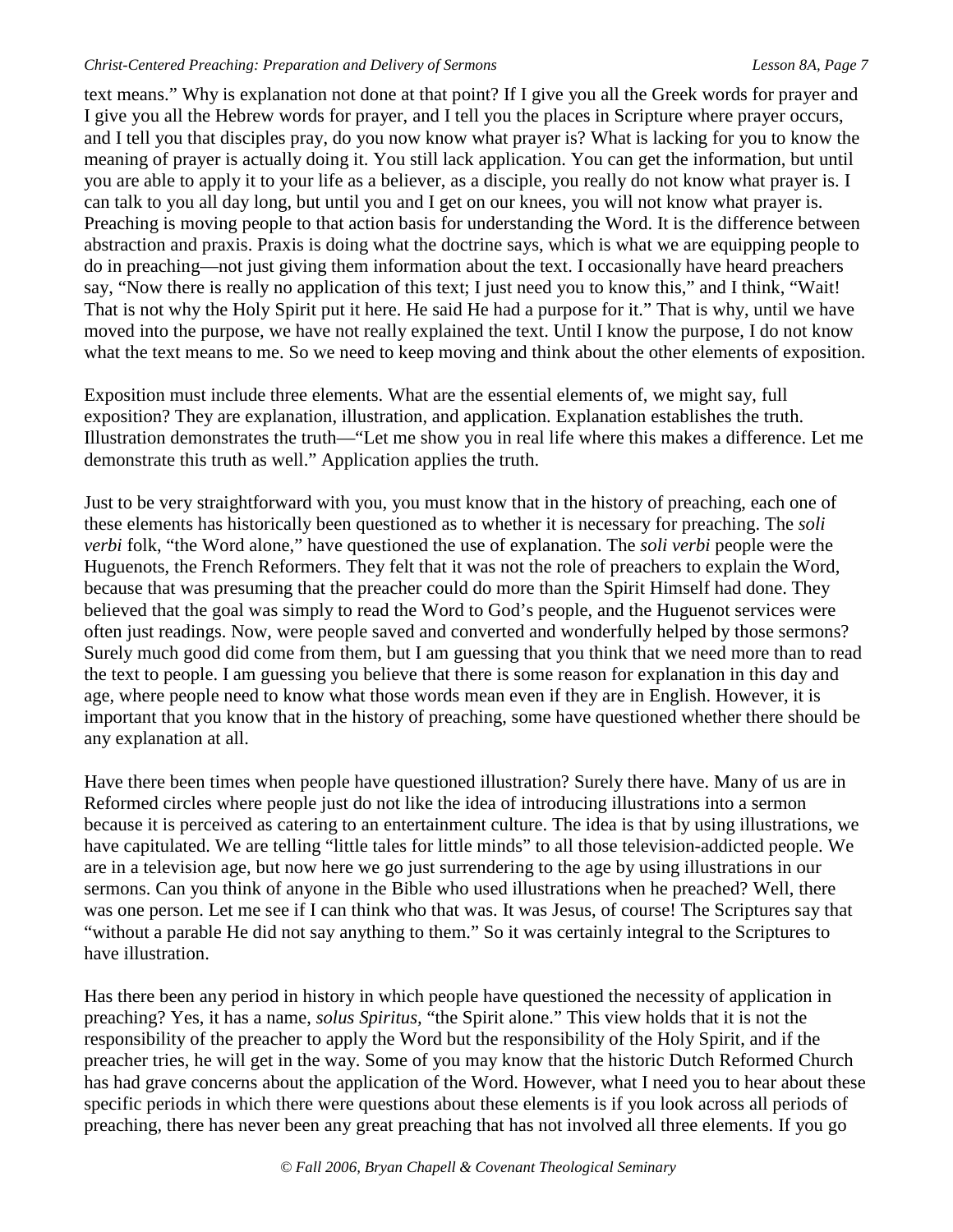back to the earliest times that we have history of preaching sermons as we know them, all the way into the present time, you will see that great preaching has always included these three elements. Now, it has included different proportions of those elements, granted, but it has included all of the elements, and that is what we will do in Preparation and Delivery of Sermons. We have said that it is a classical model. We will learn to use all three elements, and we will recognize that later on you will make choices—given the nature of your people, the nature of your context, even the nature of your subject—about the proportion of the elements that you will use in different sermons. However, what we will not do is say, "You know what, I just do not like illustration, so I am not going to do that." Even if you do not like it, there are people in your congregation who need it, so we are going to learn to serve our people by making sure that we learn all three elements, and then we will make prudential choices later on about proportions.

So here is the idea: all three will be included. We will not be so concerned about the order. The standard order is explanation first, then illustration, then application, but we recognize that the idea is for all three to be included, not necessarily in a particular order. We will know over time that they can switch order, but we need all three to be present for the exposition to be complete. As we think about illustrative material and what illustration involves, there are four types of illustrative material. (Again, we will develop these later but mention them now just to get them in front of you.)

The first type of illustrative material is factual information outside of the text. This would include, for example, statistics. I may be preaching on a passage that deals with sexual unfaithfulness, and I may simply quote statistics of either sexually transmitted diseases or the incidence of abortion or the incidence of illegitimate birth. I may just use statistics. They are not out of the text, but they are illustrative of what the text is talking about as the consequences of sin. So this type of illustrative material could be statistics, expert analysis, citations of events or examples from other sources, or other factual information outside of the text.

Another standard form of illustration is quotations from outside of the text. These could be poems, hymns, or striking statements from others like other preachers or perhaps commentators. Now, I want to talk for a moment about the appropriate way to deliver quotations, because even though you write it down and you really like going to other people, what do we have to be very aware of in this age? How much and how long can you use poetry in a text today? Not much. Today, we cannot use numerous and lengthy quotations. Now I think you have to recognize that you look at a lot of great sermons in the past and in different ages, where people were much more accustomed to listening to literary material, you will find lengthy quotations from poems or other authors. Today, it is very difficult even to read from a commentator beyond a sentence or two. People just kind of tune out. Two things are happening. The first is that you are using words other than your own, so the cadence sounds unfamiliar. It often sounds academic or literary in ways that signal to people that they cannot understand because you are not talking normally anymore. The other thing that happens is that when you start reading, you start looking down. You break eye contact, and you immediately turn people away. It signals that this is something that is not as important as what you are saying when you are looking at your listeners. Now you do not mean that. Usually you are citing that quotation because you think it is more important. You think that you have someone who says something better than you can say it, in a particularly moving or credible way. You want that source. Now that is very important to do, but because we recognize all the difficulties of people holding on to quotations when we use them, there are just some standard things that we do when we use quotations.

First, we should be very brief when using quotations. Second, before we read the quotation, we say why we are using it. We say something like, "Here is what I want you to listen for" or "Listen to how so-andso says this so beautifully," and you define what you mean by "this." So you tell them what you want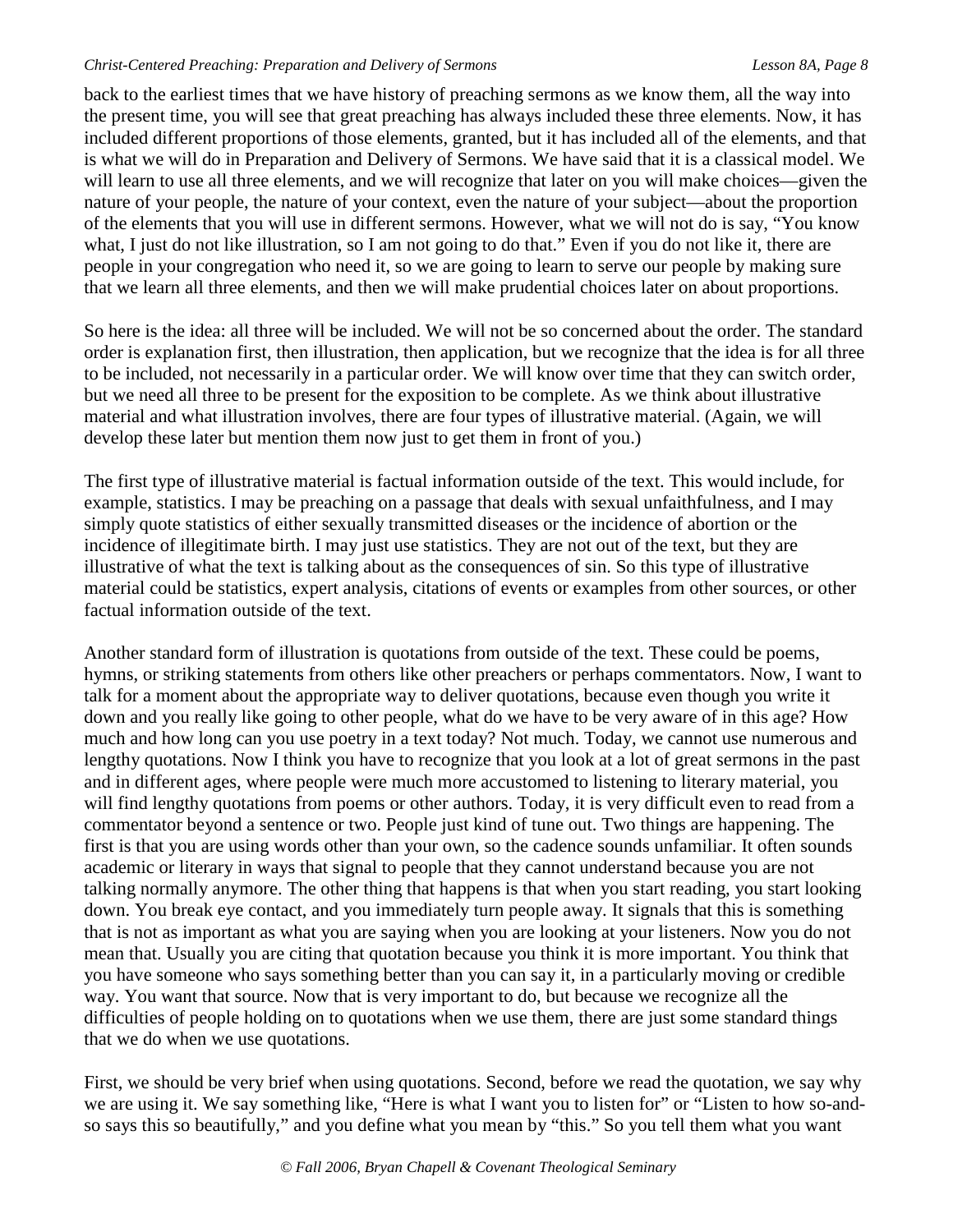them to listen to in the quotation. Third, we cite essential sources only. A sermon is not an essay. It is not a research paper, so we do not say, "Charles Swindoll, in his book, *Improving Your Serve,*  Multnomah Press, 1989, page 43…." We do not say that. What do we say? "Charles Swindoll says…" Maybe I need to say the title of the book, but somehow I will take the briefest time I can to make it clear. "Elizabeth Barrett Browning says this in beautiful terms." I do not say the title of the poem and when it was written and the location of her house and her address. What is the quickest way? It is not a research paper; it is a sermon, so I am getting what I can in front of people as quickly as possible. The final rule is that I look at people and read as little as possible. It is the process that preachers call "ladling." This is an image of a ladle, like when your mom ladled soup out of a big pot. She reached down in, dipped down, and then poured it out into the bowl. What we are doing when we are reading quotations is we read down, capture the words, and then we look up at people. I keep "ladling" with my eyes. I keep trying to pull you in, rather than create a shell like a turtle where my head goes down and my eyes go down and I cut you out. So I am ladling out to you as a means of keeping people with quotations.

Another form of illustration is imagistic language—metaphors, similes, and word pictures. It is very necessary in our culture today to preach with lots of word pictures. Here is an example: "We have to understand that the internet is really that. It is a net for many people. It captures them and holds them, and they drown in that net." Do you hear how I use that "net" language? So imagistic language is very important in today's culture, but obviously the big thing that I have not yet said in this list of illustrative material is true illustrations.

True illustrations for preachers are not just illustrative material. Your instincts already tell you what they are. They are small stories, usually a paragraph or two long. You will get an idea if you go to the library and you begin to look up those books that have illustrations for preachers, like White's *10,000 Illustrations for Preaching.* Now, some of those are really terrible, but some of them are good, and at times you will need things like that to be catalysts for your own thought in those kinds of illustrations. Those books will give you an idea of what the standard length is. Looking at those will show you what the ears of Western people in Western culture are accustomed to hearing in terms of type and length of illustration. So an illustration is a small story. You are not just citing a statistic. We are doing human interest accounts—people in interaction with people, an event of some sort that is described, people in a conversation, people in interaction, a human interest account. So it is not just a statistic cited or an allusion to something that happened in the Bible. It is the retelling of a small story, usually a paragraph to two paragraphs long. So a true illustration is a short narrative.

Where do we get illustrations? What are our sources? There are three. The first is contemporary accounts, either gleaned from others or personally experienced. Illustrations gleaned from others are when you read something or you hear something. There is absolutely nothing wrong with taking stories from other preachers, so long as you give them credit. And we will learn ways of doing that. By the way, do I have to say, "I heard Tim Keller preach this in New York City"? Do I have to say that? I do not have to say that. My credibility and my integrity are intact as long as I say, "You know, I have heard someone say" or "Preachers talk about" or "I once heard" or "I read that...." As long as you give the credit away, you can use it.

Where people get into trouble is that they do not use those words, and therefore they are saying implicitly, "I came up with this." That is where preachers lose their jobs. They do, and it is epidemic right now in this culture. There are two main factors in this: it is the availability of sermon tapes and illustrations and sermons on the web. We have so much availability to well known preachers or obscure preachers that it is so easy to pick things up and think, "No one will ever know that I got this from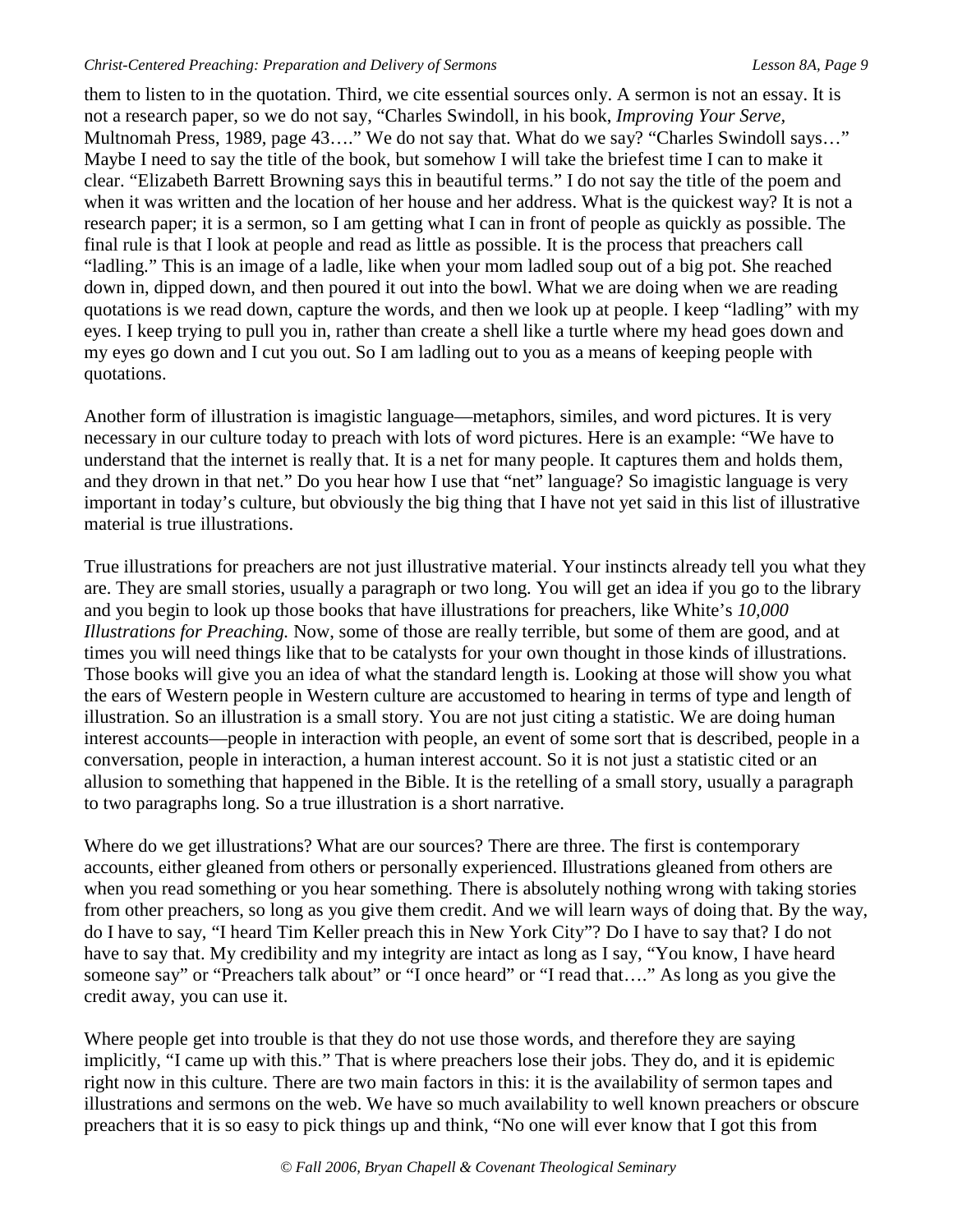someone else." The trouble is that everyone else is out there looking for those sermons and seeing those things. Some of the former pastors of some of the largest churches in the country right now are out of jobs because they simply used sermons and illustrations and did not give the credit, and it would have been so easy to just say, "I have read that" or "I heard that" or "someone says that...." As long as you give the credit away, you are fine. Now, sometimes you want more source information, right? You actually want to say, "Sinclair Ferguson, in his book on the Holy Spirit," and the reason you want to say his name is that you know you are about to say something controversial, and you want his credentials. Sometimes you want to do it that way. But if it is just something that you know will grip people, not because you need the credentials, just say something like, "You know, preachers tell the account that," and then go right ahead, and you can use it.

Contemporary accounts are one source of illustration. A second source is historical accounts something that you have read or known about from history. Of course, we use these over and over again. We will talk about how to contemporize them, though. To listen to an historical account in archaic language is very difficult for people today, so we will learn how to contemporize historical accounts and make them livable again.

There is another source of illustration. We have contemporary accounts, historical accounts, and biblical accounts. The Bible has many places you can go to say, "Here is an example. Here is where we see somebody trusting in God or failing to trust God." The Bible itself has the great wisdom of not only giving propositional truth, but also linking it to historical narratives and parables, because the Bible knows that when people cannot only hear doctrinal truth but see it lived out in people's lives, it has great power. In fact, if the Bible were only propositions, stated in Hebrew terms long ago, without the narratives of people living it out, we would not know what the Bible means anymore. The way in which we lock down meaning scripturally is, for example, we have the Ten Commandments, and then we see people in Scripture living them out both positively and negatively. That is how we know what those commandments mean. If it had just been the commandments by themselves, we would not have the full meaning that we have from the historical narratives going along with them. So illustrations do all of these things, and we function very well when we say, "You know what? The Bible is explaining what that means illustratively, and maybe that is the best illustration in this particular account."

The two main dangers of illustration are that they can be overused or underused. When illustrations are overused, preaching deteriorates into mere entertainment. When illustrations are underused, preaching arrogates into mere abstraction. The traditional purpose, that is, the primary purpose traditionally, of illustrations, is to make the abstract familiar and the principle particular. That is what everyone would say historically. We use illustrations to make the abstract familiar and the principle particular. And the reason is that we know this: real meaning is not known if truth is not related to concrete life so that it can be applied. Steve Brown is a good friend of mine, and he likes to say things very baldly, but he says it this way: "If you cannot illustrate it, it is not true." You might think that is too strong a way to put it, but what is he trying to say? He is saying that if you, the preacher, cannot figure out where this has meaning in real life, how are the people going to figure it out? If the preacher cannot figure out how this would have some concrete, lived-out example in life, then how in the world do you expect the people to whom you are preaching to be able to put it together? So he says, "If you cannot illustrate it, it is not true," and by that he means that it does not have meaning to people.

But that begins to say something else, and that is this: for this reason, because we want to concretize truth in such a way that it can be lived out, the supreme purpose of illustration is not to clarify but to motivate. Motivation, not clarification, is the supreme purpose of illustration. Do you remember what we are trying to do? You now know the abstract truth, and I want you to live it out. Now what we will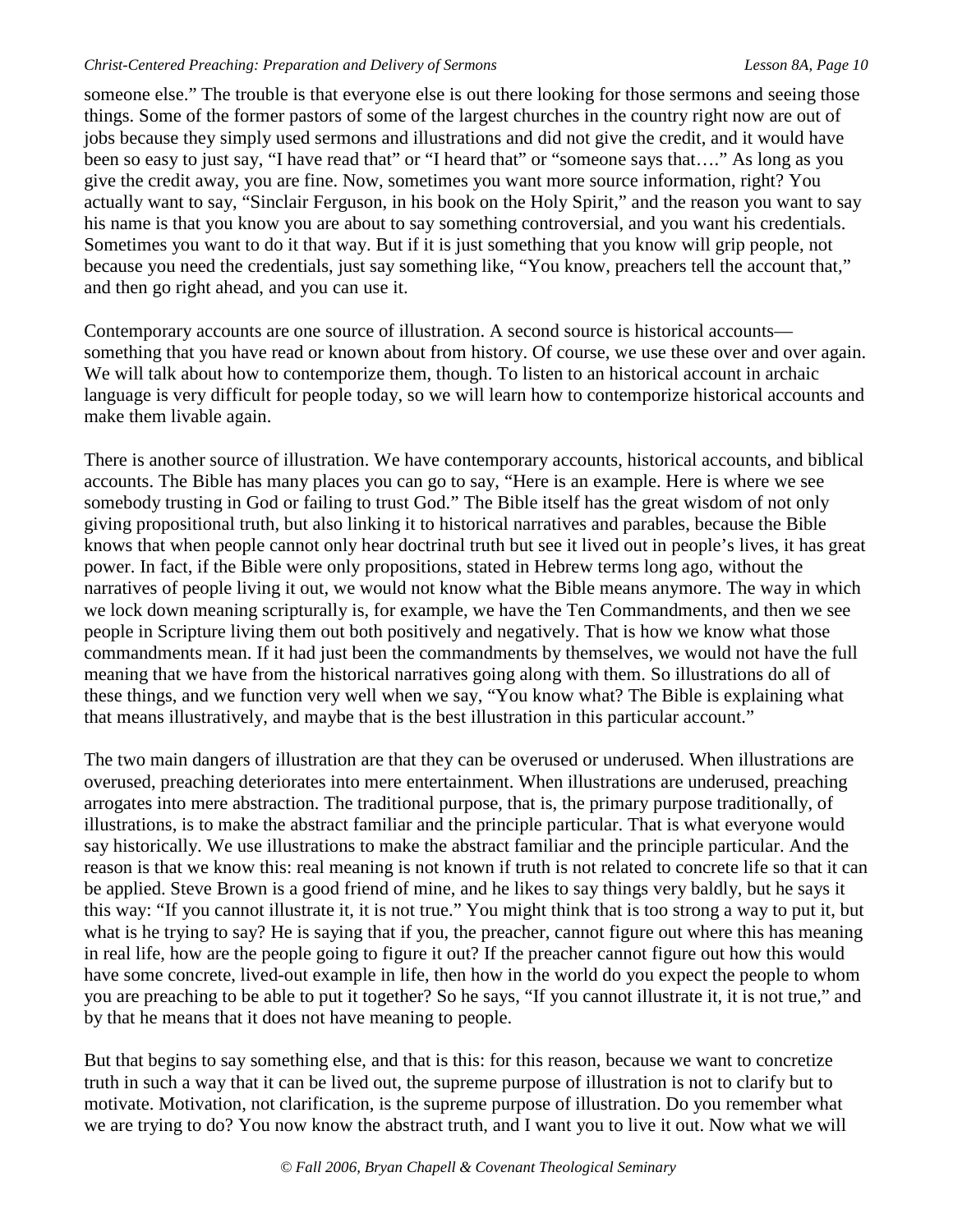typically do in an academic environment is that I will say to myself, "You know what illustration is about? It is about making the abstract familiar. So if what I have said is very clear, then I do not need an illustration." Exactly the opposite is true. We are not primarily using illustrations to make a point clear. In fact, if it is not clear before you illustrate, the illustration will probably not help. What we are doing with illustration is trying to make you feel and live out the truth that you now clearly know. The primary purpose of illustration is not to clarify. Now it does have that purpose, and it can help in many ways, but the primary reason for illustration is to motivate people to do what they now know to do. If you do not realize that, what you will say is, "I have made this very clear, so I do not need to illustrate," and despite your best intentions, what you just did was create abstraction. You have said that this does not connect to the real world; it may be clear, but it does not connect. So the reason that we illustrate is to make the connection to the real world so that people can live it out. Often, in illustrations, I am reaching for the heart. The explanation often reaches for the mind so that people will understand. In illustration, I am often trying to involve people's sense of wonder or grief or mercy, to make it touch them as well as to have them understand. So illustrations are part of exposition in that they move beyond the mere mental understanding and into trying to make people apply through making things concrete.

Scripture gives us confirmation of the importance of these concrete particulars. We already looked at Mark 4:34, which says, "Without a parable he did not say anything to the people." Did the apostle Paul, who could be very abstract, ever use illustrations? Well, of course he did. He would use them over and over and over again. Prophets used illustrations. Examples would include lying on one side for six months or talking about a ripe fruit basket. What were they doing? They were saying, "Here is the truth in a way that you can understand it." Of course, Jesus Himself is the great user of illustrations.

Someone might ask for an example of an illustration that is not merely clarifying but is seeking to motivate people with the truth that they now know. You must know that just because of the circumstances of my own life, what is most in my brain is the sermon that I preached yesterday. My text was simply, "Blessed are the poor in spirit, for theirs is the kingdom of God," so I was saying that being poor in spirit does not disqualify from the kingdom of God, and the fact that my friend rejected the hand of God does not mean that God's hand rejected him. Now that is a very simple truth, but the account I told was an account of my son at a time when he was being treated for a disease, and the drugs powerfully affected his emotions. I just remembered a time in which I reached out to my son, and my son, in a very uncharacteristic way, struck my hands away. He did not want me to touch him, and I said that not only did it startle me, but it sent him deeper into depression because he never knew that he could do such a thing. What I needed him to know, so that he would keep taking the medicine, was that even though he had struck my hands away, my hands would never stop reaching for him. Now I knew something of what had gone on in that church, and I knew that many people in that church had reached out to the pastor, but he had struck away their hands. And so I wanted not just to say, "I want you to know this abstract truth, that God continues to care for those who reject Him, but I want you to feel deeply in your heart this profound truth, that even when you have brushed away the hands of God and others, God's hands do not stop reaching out for you." Now I will grant you that I think they well understood the abstract truth the first time I said it. However, I am not after just their heads, but I am after their hearts. I want them to feel deeply what I am saying beyond a level of mere cognition. I want them to feel the emotional, spiritual weight of this notion, of a father not ever willing to take his hands away from a son he loves. I wanted them to feel that in that moment for this pastor whom they were not just sad about but also angry with. This man had taken his own life. They were angry with him, and I wanted them to feel the weight of all those aspects of, "I know you reached out to him, and I know he brushed your hands away, but what is God's attitude toward him? That has to be our attitude toward him." I think what we are saying is that, in illustrations, a preacher is not only trying to teach his people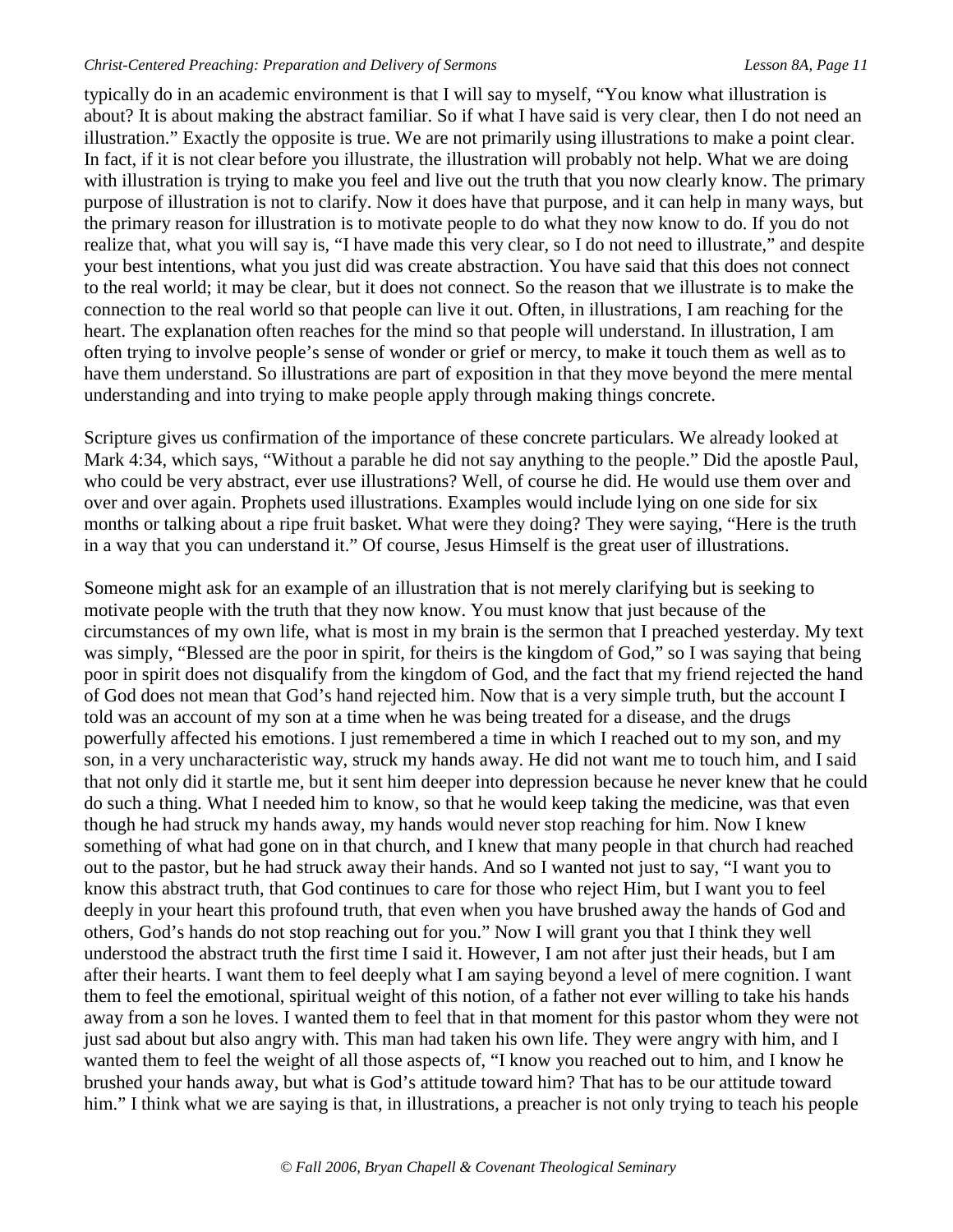but also to pastor them, to make them feel the weight of a truth in their experience as well as in their cognition.

There are two standard ways of using illustrations relative to truth. One is deductive, in which we state the truth and then we move to the particular. That is a deductive method, but of course that is only one of the two major forms of cognition. The other is inductive, in which we give the particular, the illustration, and then we indicate what truth comes out of it, so in very formal terms, an introduction is typically inductive. We give the illustration and then we move to the principle, which is the proposition, whereas main points are typically deductive. We give the truth and then move to the particulars. We recognize, as I said before, that these pieces can be flipped. There is no standard order, because things are legitimately inductive or deductive. We can turn the order either way, but the point is that they are connected. One leads to the other before the exposition is complete. To dispense with one is what makes it incomplete.

The last major category, we know, is application. We have discussed explanation and illustration, and then application is the final major part of exposition. Application is answering the question, "What does this text mean to me?" Dr. Rayburn's basic question is, "So what?" So application answer that "so what?" The importance of application, as I have already said to you, has sometimes been debated in the history of preaching, but John Broadus, the father of expository preaching, said that application is the main thing to be done. In saying that, he is saying that we are not ministers of information, but we are ministers of transformation. So my goal even in making a truth known and giving information about it is to bring transforming truth into people's lives. It is the truth that transforms. If we do not remember the end goal, the purpose, we may begin to preach so that people will pass information tests, but the goal of preaching is to have a change of the will, to bring not only behavior change but also change of mind and heart as well. Application is part of that.

There are four components of application. The first we call instructional specificity. It answers the question, "What should I do?" Many people think that is all application is, but it is not. It is just the first component. The first component is answering the question, "What should I do? What does this text require me to do or believe or accept or change?" A second component is situational specificity, that is, not only what should I do, but where should I do this? Where in life should I do this? Now we teased about this a little bit before, but remember how you find situational specificity. You go in through the "who-door." You ask the question, "Who in my congregation needs to hear this? I just said that God knows tomorrow. Who in my congregation needs to hear that?" Now, do I name them in the sermon? No, but I describe their situation. I do not identify their person; I identify their situation. "There are people here today who are struggling with…" or "There are people here who are wondering about…." In yesterday's sermon, I simply said, "Is there anyone here who is poor in spirit? This text is talking about you." So I am trying to say that this applies to your life, and the way we do that is that we make sure that we are not only saying, "Here is the behavioral implication," but also saying, "Here in your life is where it applies."

Now here is where the *solus Spiritus* people get quite concerned, because they say, "Now this is just the problem I was concerned about. When you start talking about individual situations, you have now limited the work of the Holy Spirit. You have said that this great biblical truth only applies to this situation, and there are people in lots of different situations." Now we have to say there is a lot of good sound logic and theology in that objection, so we meet it in two ways. The first is just by understanding this: in preaching, the particular is the universal. This is just a principle, that the particular is the universal. You know this old maxim of preaching: if you try to speak to everyone, you speak to no one, but if you speak to someone, everyone listens. So we will say that just by being particular, we are saying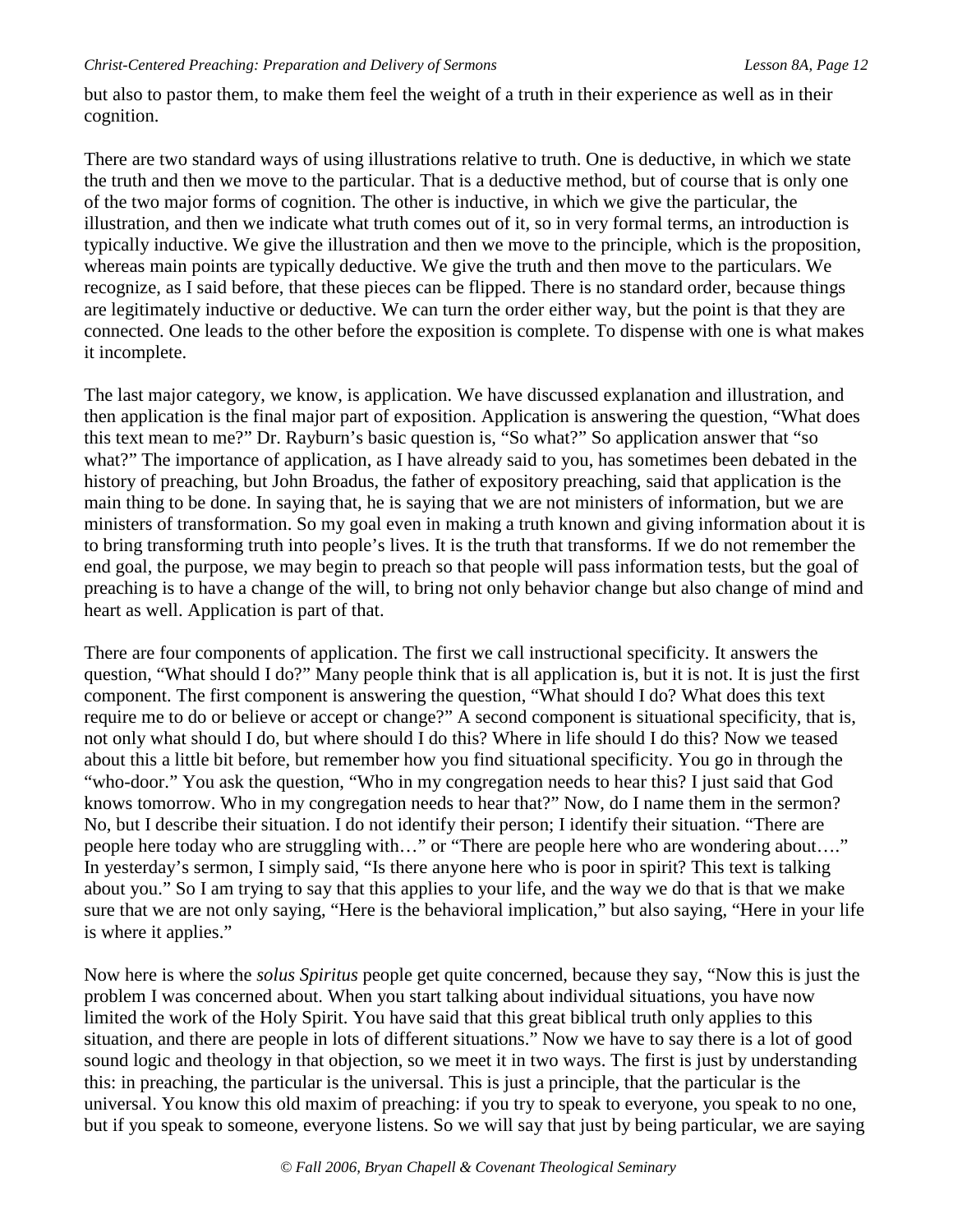that this abstraction has some meaning in real life for someone, and then we identify the situation. Then we will do one more step, which we will talk a lot about when we get to application. We will say, "By the way, I am not going to limit it to this one situation. I will develop the light of God's Word in this situation so you will see it has real life significance, and then having developed that light, I will say that this truth applies to someone in this other situation and this other situation as well." Now I will not discover those other situations with as great an intensity or as much discussion, but I will develop the light in one context and then I will say, "Now that you know how that light is developed, you need to consider it in this context and this context, too." Where do I get those contexts? I am not just exegeting the text, but I am also exegeting the people. I am a pastor. I know them. I love them. I live in their lives. I know what they must hear. Sometimes the issues are too sensitive, and I cannot describe in detail what I know to be the most sensitive situation. I have to develop the principles in a less-sensitive situation, but then I say, "But now that you know the principles, what about this situation that is more sensitive?" So we use our tools prudentially and pastorally, but we are still saying, "I have to show you that this has meaning in real life by knowing the situations that you face and saying not only what to do but where to do it."

Two more questions need to be answered for application. Enablement means not only what to do and where to do it, but how do I do it? The fourth is proper motivation. Why should I do it? You can give all kinds of wonderful good instruction on why you should have a devotional life and why you should read the Bible and then end up by saying, "because you know, if you do not, God will get you." Now everything that I may have just said may be proper and good about how you can do devotions and good ways to do them and situations in which you should do them, but if I end with that motivation—"You should do it, because if you do not, God will get you."—then even though everything I said was right, the motivation makes it wrong. Right things for the wrong reasons are still wrong, so I have to make sure the motivation is also in place. The first two questions, what to do and where to do it, we will include in every main point. The second two questions, why and how, have to be included somewhere in the sermon, because sometimes the whole sermon is developing the answers to the questions of why to do it and how to do it. So we will say what and where in every main point, but why and how must be addressed somewhere in the sermon to properly drive those applications.

You have to recognize this: the chief constraint of the preacher is faithfulness to the Word of God. The chief duty of the preacher is application of the Word of God. Do you hear the difference? The chief constraint is faithfulness to the Word; the chief duty is application of the Word. If we think of all these things, how they come together, there is kind of a standard way that we think of giving life to these bones of preaching. And we think of what goes into this explanation component, and it can be described in this kind of standard double helix, which I hope reminds you of a DNA chain of some sort. The standard order will typically be explanation—"what does the Word mean?"—illustration—"show me what it means; demonstrate that truth"—and then the last one will be application—"apply the meaning of the Word to my life." So the generic shape, if you made these three components equal, with each taking up 1/3 of each main point, would be explanation, illustration, and application, in standard proportions. But we recognize there can be kind of a standard academic seminarian error. That is not to have equal proportions, but rather to have  $\frac{3}{4}$  explanation,  $\frac{1}{4}$  illustration, and one sentence of application.

"Therefore go thou and do likewise" is a stereotypical seminarian's application. If you are answering the four questions of application—what to do, where to do it, how to do it, and why to do it—you cannot do it in one sentence. It must come out of even the way that you are forming your explanation. That means that you begin to recognize, I hope, that though we separate out this taxonomy out into three major components (explanation, illustration, application), the more you preach, the more you recognize that these categories implode. They roll in on one another. Did Jesus explain as He gave a parable? Of course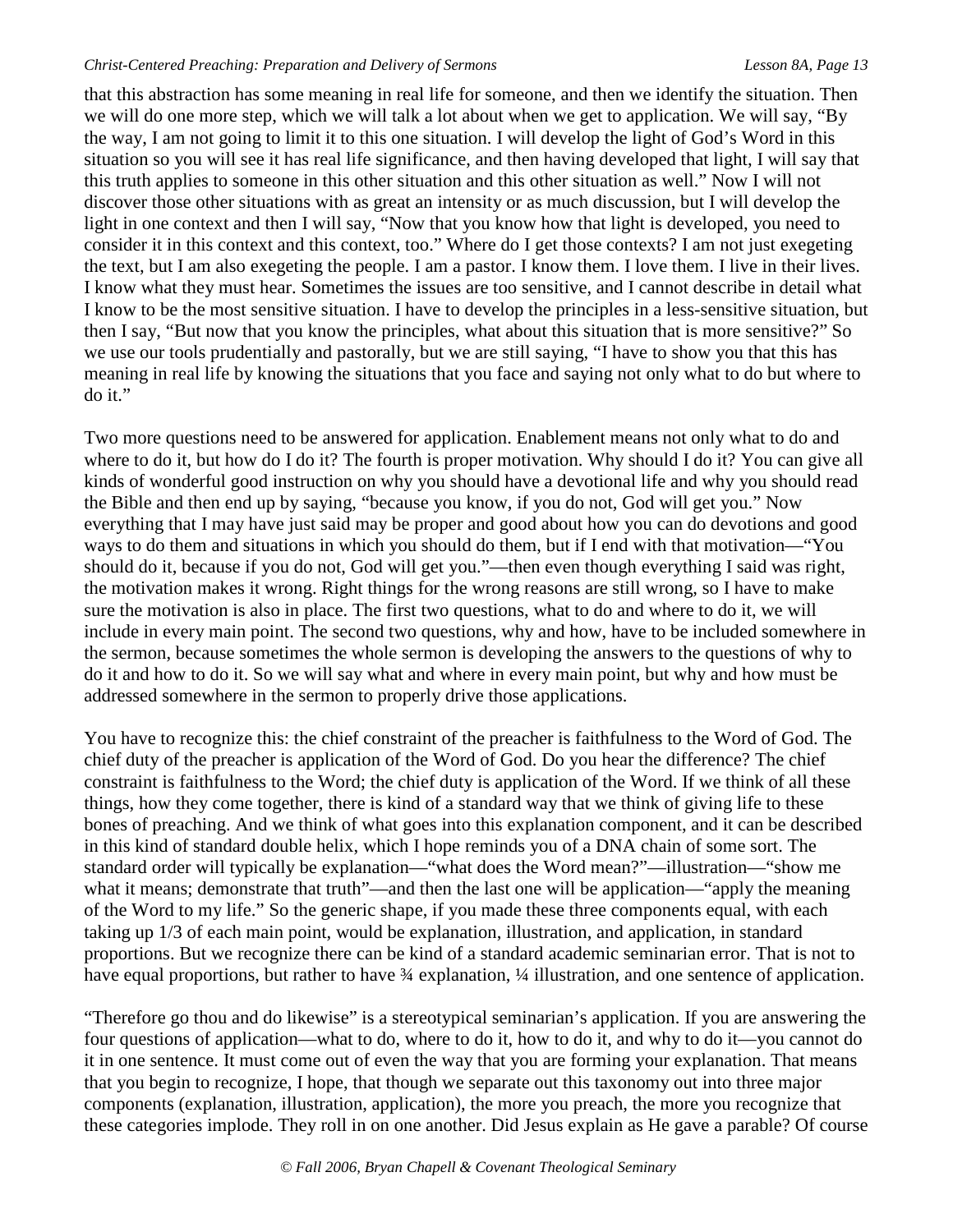He did. So while we have a kind of way of thinking about the message's components, we recognize that they interact and interrelate. So if this is kind of the standard seminary error, we would recognize that there is another error—the popular error. This error is ¼ explanation, ¾ illustration, and one sentence of application. This error very much pushes on the illustration component.

What I hope you recognize is that none of these is right in and of itself or necessarily even wrong in and of itself. Where we will ultimately determine these proportions is not only by the nature of the text but also by the nature of those to whom we are reaching. If you are preaching to a high school group, which many of you are doing even now while you are in seminary, which of these components typically gets larger in proportion in the message, if you are speaking to high schoolers? Illustration will probably grow, because you are not just exegeting the text, but you are exegeting your listeners. The Westminster Confession says, "…speaking to the necessities and the capacities of the hearers." Are you just thinking about what your capacities are, or are you thinking about what your hearers' capacities are?

Now this will be different if you are speaking to a professional group, and there are whole churches like this. I can think of one in Augusta, Georgia, that is basically made up of young professionals, people who are in legal and medical training. Which of these components will probably grow the largest when you are speaking to young professionals? Explanation will probably grow the largest. You may feel much more comfortable with this group than with the high school group. These young professionals are people whom you will strongly identify with in academic training.

Things will also be different if you are dealing with, let us say, a blue-collar crowd. The churches that I ministered to were primarily made up of manufacturers and farmers. Which of these components will become the largest with that group? Probably application. These people will say, "Tell me what I should do in life." So people who are in positions of supervision and management, professional people, may say, "Give me explanation and let me figure it out," but people who are in a very different place in life may say, "I need the instruction so that I know what to be doing in life," and then you want to increase the application component.

My main concern in showing you this is that you recognize that the evangelical instinct is for a kind of balance. All of us tire of sermons that are mere abstraction, and all of us become angered by sermons that are mere illustration. We have this instinct of wanting the preacher to tell us what it means, to show us what it means, and to apply it and help me to apply it. When those instincts are being met, we very much feel that we have been pastored as well as preached to. That is the goal of our sermons, to make sure that we are exegeting the text and the congregation, so that those things are coming together. The place where we go wrong is thinking that everyone to whom we are speaking is like us. I think that one of the great gifts of your generation is that, so much more than when I was in school, you have been taught that there are different kinds of learners as well as different kinds of people. In this you recognize that there are those who are very strongly visually oriented. There are those who are very linear and logically oriented, and you have learned to value them all. And when preaching recognizes each of these components and the value of each, then it says, "I am going to pastor all these different kinds of people by not just throwing away any of these components because of my preference. I am going to minister to all, because that is what I am called to do here." Each of these components gives me the ability to do that. The way Dr. Rayburn used to do it when he went through this lecture is that he would say, "Here is what I want you to recognize. I do not want you to picture yourself in a church. I want you to picture yourself 20 years from now in a dark alley. It has no opening beyond the one you must come back out through, and I am standing there. I have a frown on my face, and I have a question for you: what are the three components of every main point in an expository sermon? What are they?" The three components of every main point are explanation, illustration, and application.